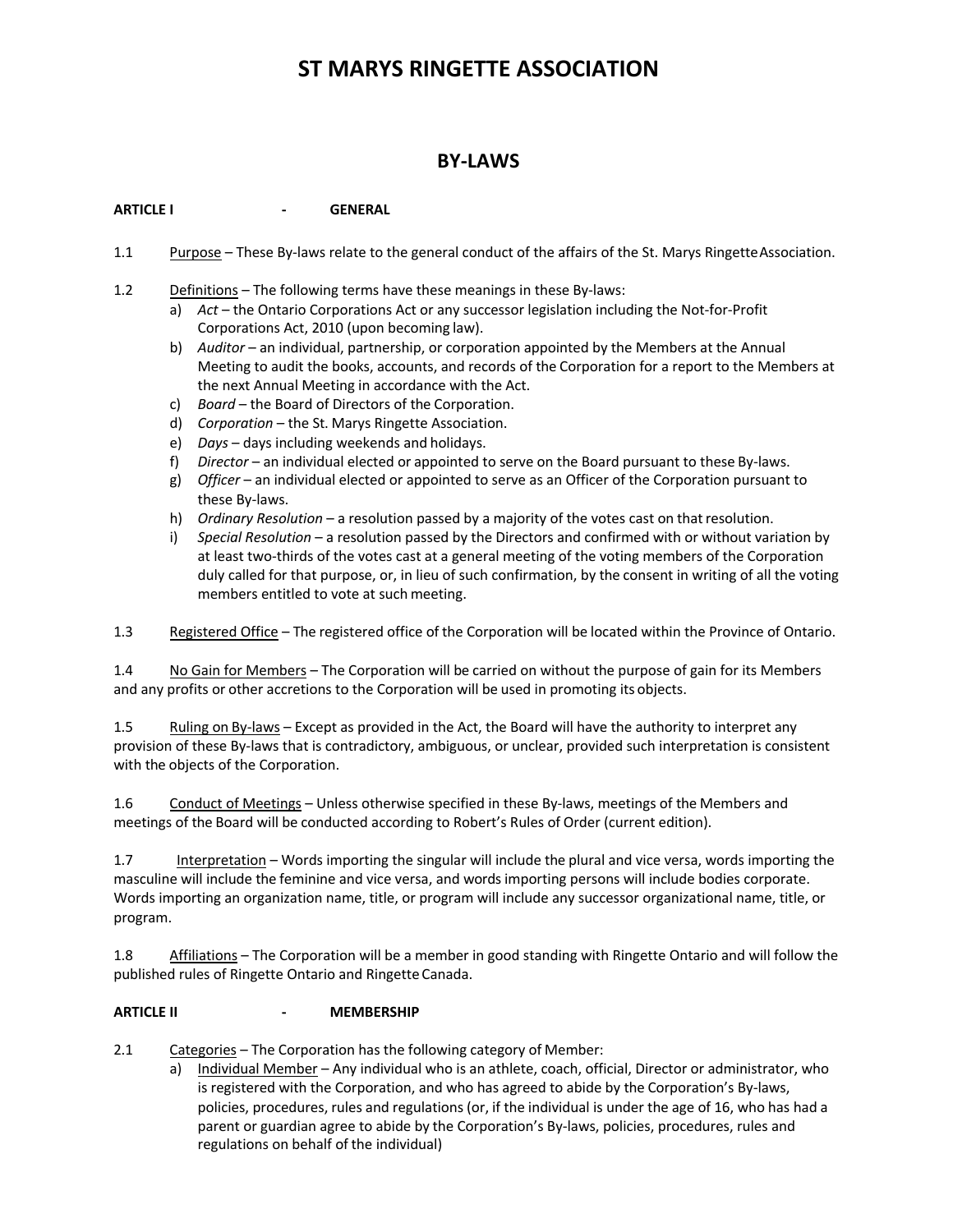# **Authority of Members**

- 2.2 Membership Authority The Members of the Corporation will have the following powers:
	- a) To appoint the Auditor
	- b) To amend the Bylaws
	- c) To elect Directors; and
	- d) As provided in the Act and in these Bylaws

#### **Directors as Members**

2.3 Directors – All Directors will be considered Individual Members as long as they are a Director in good standing with the Corporation.

#### **Admission and Renewal of Members**

- 2.4 Admission of Members Any candidate will be admitted as a Member or renewed as a Memberif:
	- a) The candidate member makes an application for membership in a manner prescribed by the Corporation;
	- b) The candidate member was at any time previously a Member, the candidate member was a Member in good standing at the time of ceasing to be aMember;
	- c) The candidate member has paid dues as prescribed by theBoard;
	- d) The candidate member is not an employee or contractor receiving \$500 or more in compensation from the Corporation;
	- e) The candidate member agrees to uphold and comply with the Corporation's governing documents;
	- f) The candidate member meets any other condition of membership determined by the Board;
	- g) The candidate member has met the applicable definition listed in Section 2.1;and
	- h) The candidate member has been approved by Ordinary Resolution by the Board or by any committee or individual delegated this authority by the Board.

#### **Membership Dues and Duration**

2.5 Year – Unless otherwise determined by the Board, the membership year of the Corporation will be March 31st to April 1st.

2.6 Dues – Membership dues will be determined annually by the Board.

2.7 Duration – Membership duration is accorded on an annual basis and Members will re-apply for membership annually.

2.8 Deadline – Members will be notified in writing of the membership dues at any time payable, and if the membership dues are not paid within sixty (60) days of the membership renewal date or notice of default, the Member in default will automatically cease to be a Member of theCorporation.

#### **Transfer, Suspension, and Termination of Membership**

2.9 Transfer – Membership in the Corporation is non-transferable.

2.10 Suspension – A Member may be suspended, pending the outcome of a discipline hearing in accordance with the Corporation's policies related to discipline, or by Special Resolution of the Board at a meeting of the Board provided the Member has been given notice of and the opportunity to be heard at suchmeeting.

#### 2.11 Termination – Membership in the Corporation will terminate immediately upon:

- a) The expiration of the Member's annual membership, unless renewed in accordance with these By-laws;
- b) The Member fails to maintain any of the qualifications or conditions of membership described in Section 2.1 of these By-laws;
- c) Resignation by the Member by giving written notice to the Corporation;
- d) Dissolution of the Corporation;
- e) A decision made by a panel in accordance with the Corporation's applicable discipline policies;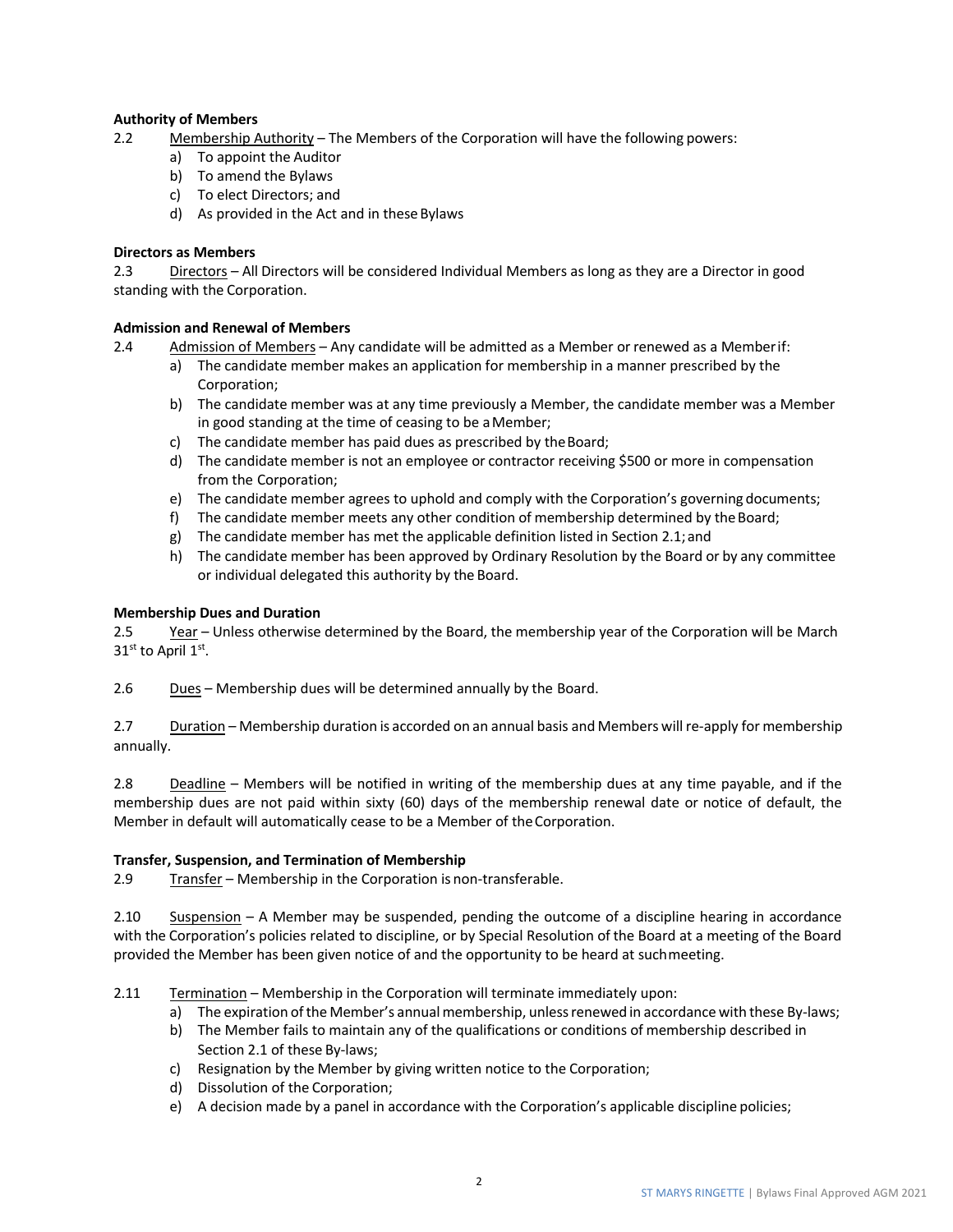- f) The Member's death; or
- g) By Ordinary Resolution of the Board or of the Members at a duly called meeting, provided fifteen (15) days notice is given and the Member is provided with reasons and the opportunity to be heard. Notice will set out the reasons for termination of membership and the Member receiving the notice will be entitled to submit a written submission opposing the termination.

2.12 May Not Resign – A Member may not resign from the Corporation when the Member is subject to disciplinary investigation or action by the Corporation.

2.13 Discipline – A Member may be disciplined in accordance with the Corporation's policies and procedures relating to the discipline of Members.

#### **Good Standing**

2.14 Definition – A Member will be in good standing provided that the Member:

- a) Has not ceased to be a Member;
- b) Has not been suspended or expelled from membership, or had other membership restrictions or sanctions imposed;
- c) Has completed and remitted all documents as required by the Corporation;
- d) Has complied with the By-laws, policies, and rules of theCorporation;
- e) Is not subject to a disciplinary investigation or action by the Corporation, or if subject to disciplinary action previously, has fulfilled all terms and conditions of such disciplinary action to the satisfaction of the Board; and
- f) Has paid all required membership dues.

2.15 Privileges of Good Standing - Subject to these Bylaws and other governing documents of the Corporation, Members in good standing may be entitled to the followingprivileges:

- a) To serve as a Director or Officer of the Corporation;
- b) To be a member of a Committee of the Corporation;
- c) To attend, participate, and vote at meetings of the Members;
- d) To participate in the Corporation's activities; and
- e) To participate in other events associated with the Corporation.

2.16 Cease to be in Good Standing – Members that cease to be in good standing, as determined by the Board or a Disciplinary Panel, will not be entitled to vote at meetings of the Members or be entitled to the benefits and privileges of membership until such time as the Board is satisfied that the Member has met the definition of good standing.

# **ARTICLE III - MEETINGS OF MEMBERS**

3.1 Annual Meeting – The Corporation will hold meetings of Members at such date, time and place as determined by the Board within the Province of Ontario. The Annual Meeting will be held within fifteen (15) months of the last Annual Meeting and within six (6) months of the Corporation'sfiscal year end. Any Member, upon request, will be provided, not less than seven (7) days before the annual meeting, with a copy of the approved financial statements, auditor's report (if any) or review engagement report (if any).

3.2 Special Meeting – A Special Meeting of the Members may be called at any time by Ordinary Resolution of the Board or upon the written requisition of ten percent (10%) or more of the Members for any purpose connected with the affairs of the Corporation that does not fall within the exceptions listed in the Act or is otherwise inconsistent with the Act, within twenty-one (21) days from the date of the deposit of the requisition.

3.3 Participation/Holding by Electronic Means – Any person entitled to attend a meeting of Members may with each other during the meeting if the Corporation makes such means available. A person so participating in a meeting is deemed to be present at the meeting. The Board or Members, as the case may be, may determine that the meeting be held entirely by telephonic or electronic means that permit all participants to communicate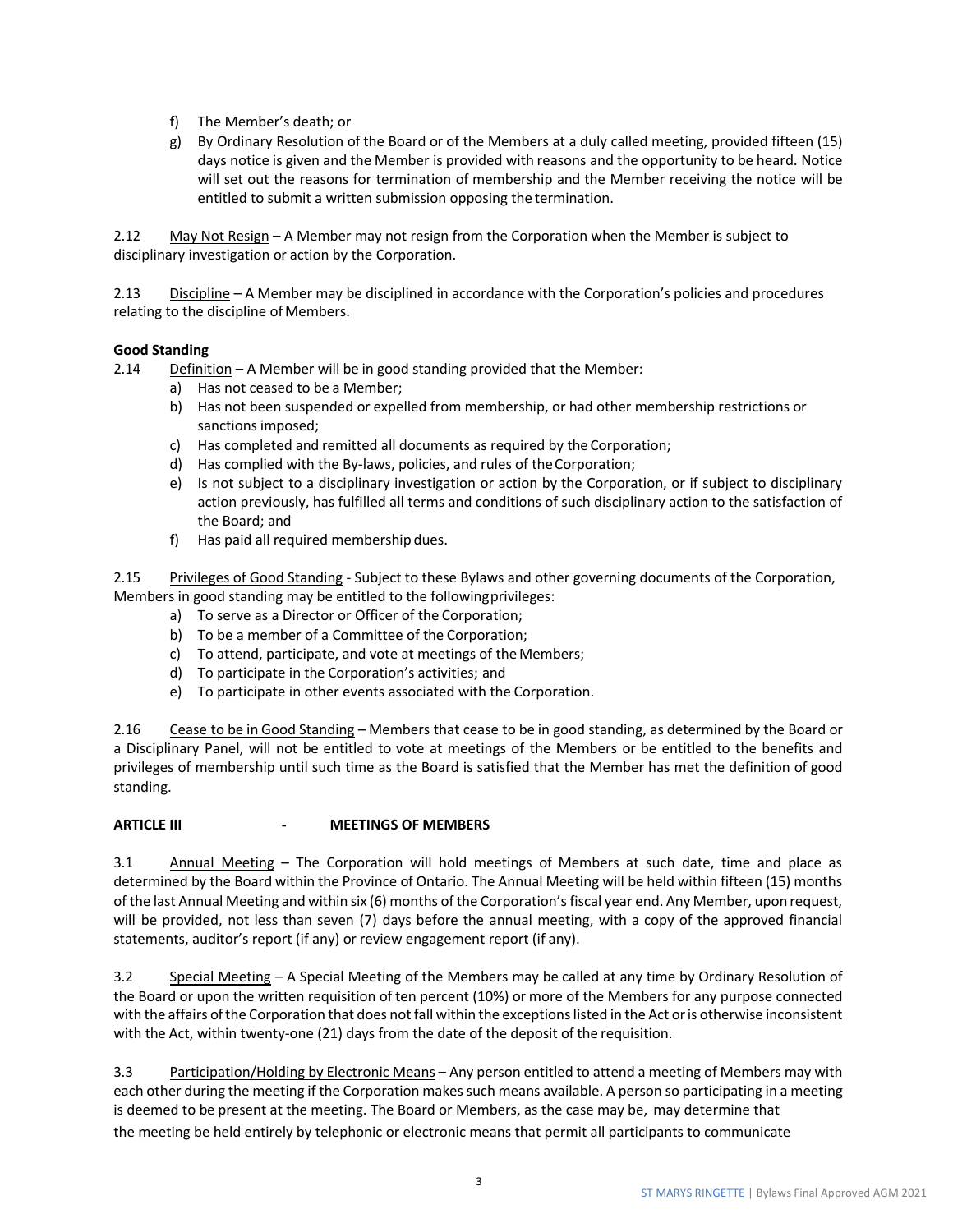adequately with each other during the meeting.

3.4 Notice – Written or electronic notice of the date of the Annual Meeting of the Members will be given to all Members in good standing, Directors, and the Auditor (if appointed) at least ten (10) days and not more than fifty (50) days prior to the date of the meeting. Notice will contain a proposed agenda, reasonable information to permit Members to make informed decisions, nominations of Directors, and the text of any resolutions or amendments to be decided.

3.5 Waiver of Notice – Any person who is entitled to notice of a meeting of the Members may waive notice, and attendance of the person at the meeting is a waiver of notice of the meeting, unless the person attends the meeting for the express purpose of objecting to the transaction of any business on the grounds that the meeting was not lawfully called in accordance with these By-laws.

3.6 Error or Omission in Giving Notice – No error or omission in giving notice of any meeting of the Members shall invalidate the meeting or make void any proceedings taken at the meeting.

3.7 New Business – No other item of business will be included in the notice of the meeting of the Members unless notice in writing of such other item of business, or a Member's proposal, has been submitted to the Board sixty (60) days prior to the meeting of the Members in accordance with procedures as approved by the Board. Copies of all such proposals together with copies of any amendments thereto then proposed by the Board and copies of all resolutions put forward by the Board shall be sent to all Members with the agenda and the notice calling an Annual Meeting.

3.8 Quorum –Ten (10) voting Members present will constitute a quorum. If a quorum is present at the opening of a meeting of the Members, the Members present may proceed with the business of the meeting, even if a quorum is not present throughout the meeting.

- 3.9 Agenda The agenda for the Annual Meeting may include:
	- a) Call to order
	- b) Establishment of quorum
	- c) Appointment of scrutineers
	- d) Approval of the agenda
	- e) Approval of minutes of the previous Annual Meeting
	- f) Presentation of reports
	- g) Report of Auditors (if any)
	- h) Appointment of Auditors (if any)
	- i) Business as specified in the meeting notice
	- j) Election of Directors
	- k) Adjournment

3.10 Scrutineers – At the beginning of each meeting, the Board may appoint one or more scrutineers who will be responsible for ensuring that votes are properly cast and counted.

3.11 Adjournments – With the majority consent of the Members present and after quorum is ascertained, the Members may adjourn a meeting of Members and no notice is required for continuation of the meeting if the meeting is held within thirty (30) days. Any business may be brought before or dealt with at any adjourned meeting which might have been brought before or dealt with at the original meeting in accordance with the notice calling the same.

3.12 Attendance - The only persons entitled to attend a meeting of the Members are the Members, Parents/Guardians of Members who are under the age of 16, the Directors, the auditors of the Corporation (or the person who has been appointed to conduct a review engagement, if any), and others who are entitled or required under any provision of the Act to be present at the meeting. Any other person may be admitted only if invited by the Chair or with the majority consent of the Members present.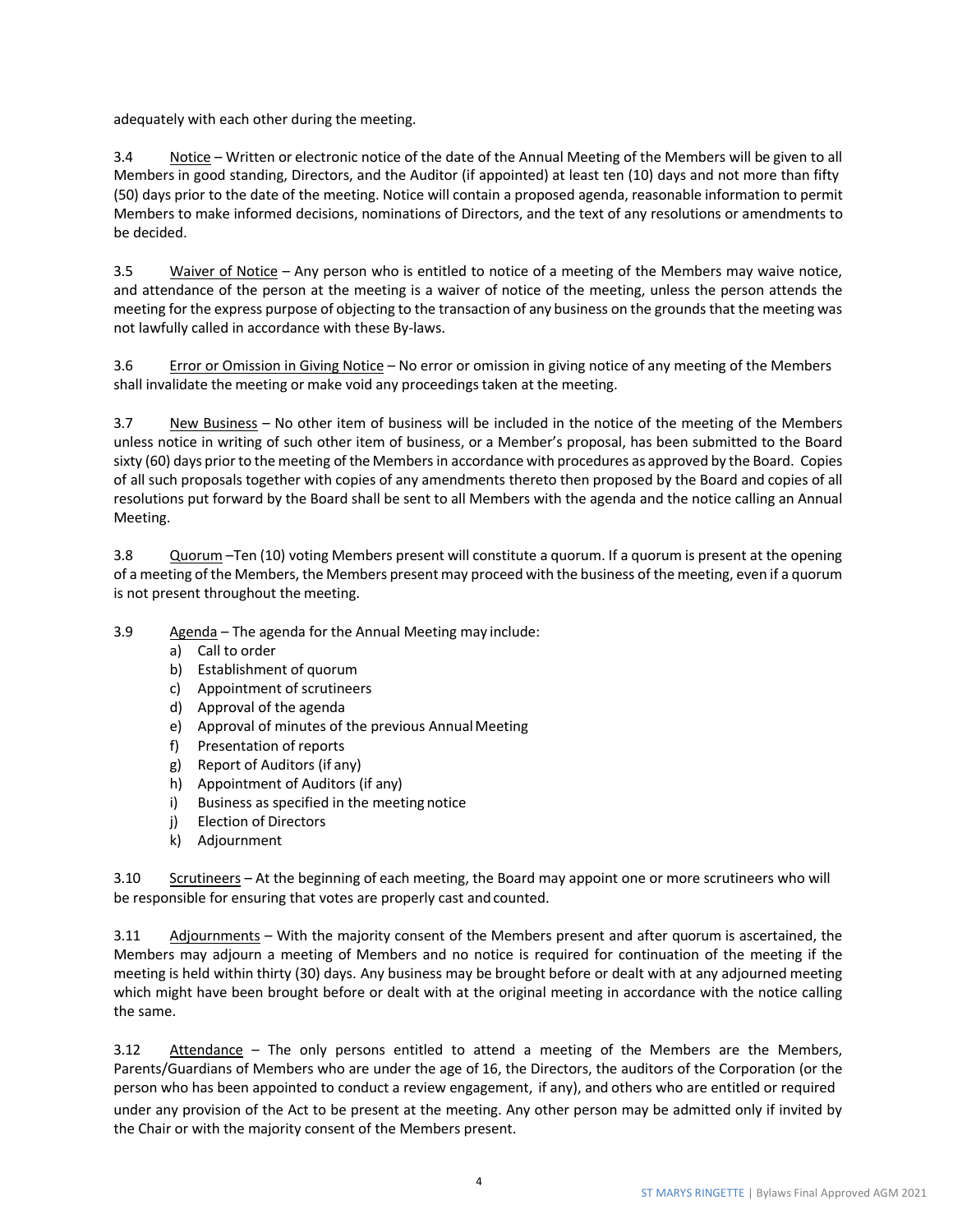# **Voting at Meetings of Members**

- 3.13 Voting Rights Members have the following voting rights at all meetings of theMembers:
	- a) Individual Members who are 16 years old or older may exercise one vote at all meetings of the Members. Individual Members who are younger than 16 years old may have one vote exercised at meetings of Members by a parent or guardian. For clarity, voting member or a parent or guardian voting on behalf of an Individual Member under 16 years of age will only hold a maximum of one (1) vote.

3.14 Voting Powers – Each voting Member votes once on every issue. For clarity, Members who are Directors vote during elections (which includes a sitting Director voting on the issue of his or her re-election, ifapplicable).

3.15 Eligibility of Votes – On a specific date, the Board will determine the list of Members who are eligible to vote at a meeting of the Members. The date will be no more than ten (10) days prior to themeeting.

- 3.16 Voting by Mail or Electronic Means A Member may vote by mail, or by telephonic or electronic meansif:
	- a) The Corporation has made available a procedure that permits voting by mail, telephonic, or electronic means;
	- b) The votes may be verified as having been made by the Member entitled to vote; and
	- c) The Corporation is not able to identify how each Member voted.

3.17 Proxy Voting - Every Member entitled to vote at a meeting of Members may, by means of a proxy, appoint a proxy holder to attend and vote on behalf of the Member. The proxy holder need not be a Member. A proxy holder can hold a max of 3 proxy votes and only vote on items distributed prior to the AGM. A proxy must: a) Be signed by the Member; b) Be in a form that complies with the Act; c) Comply with the format stipulated by the Corporation; and d) Be submitted to the Registered Office of the Corporation at least forty-eight (48) hours prior to the meeting of the Members.

3.18 Determination of Votes – Votes will be determined by a show of hands, orally, or electronic ballot, except in the case of elections which require a secret ballot, unless a secret or recorded ballot is requested by aMember.

3.19 Majority of Votes – Except as otherwise provided in these By-laws, the majority of votes will decide each issue. In the case of a tie, the issue is defeated.

3.20 Written Resolution – A resolution signed by all the Members entitled to vote on thatresolution at ameeting of the Members is as valid as if it had been passed at a meeting of theMembers.

#### **ARTICLE IV - GOVERNANCE**

#### **Composition of the Board**

4.1 Directors – The Board will consist of fourteen (14) Directors.

4.2 Composition of the Board – The Board will consist of thefollowing:

- a) President
- b) Vice President
- c) Secretary
- d) Treasurer
- e) Registrar
- f) GLRL Representative
- g) WRRL Representative
- h) Director, Player and Coach Development
- i) Director, Promotions
- j) Director, Fundraising
- k) Director, Sponsorship
- l) Equipment Manager
- m) Ice Scheduler
- n) Bond Coordinator / Webmaster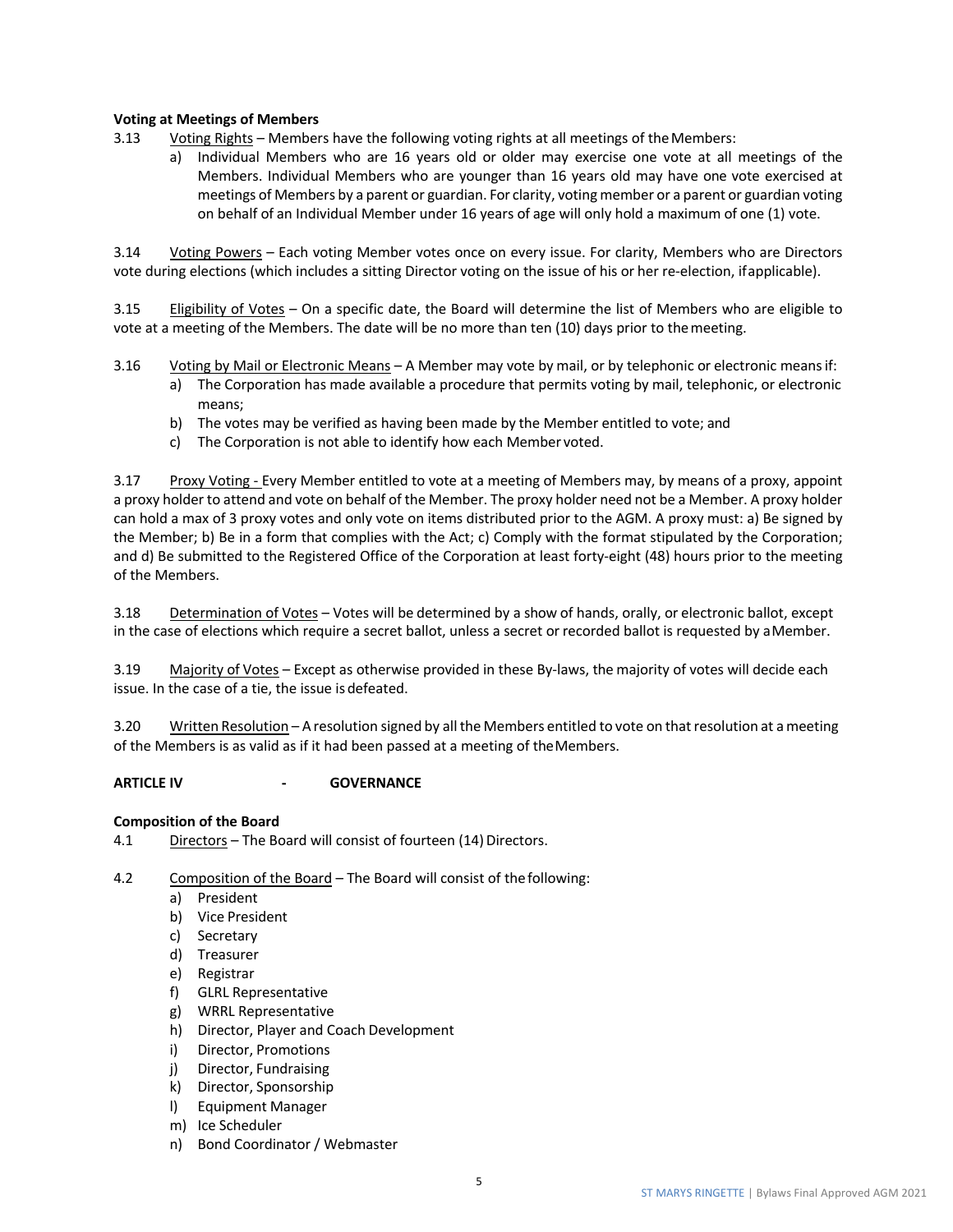4.3 Past President – The immediate Past President of the Corporation will be appointed into the position of Past President provided that this individual is interested in serving in the position and has been approved by Ordinary Resolution of the Board. If appointed the Past President may be invited to attend meetings of the Board in an advisory role but is not a Director and is not entitled to vote.

4.4 Referee-in-Chief – The Corporation may employ a Referee-in-Chief. If employed, the Referee-in-Chief may be invited to attend meetings of the Board but is not a Director and is not entitled to vote.

4.5 Tournament Chair – The Corporation may appoint a Tournament Chair who may be invited to attend meeting so the Board but is not a Director and is not entitled to vote.

4.6 WRRA Representative – The Board of Directors will appoint a WRRA representative by Ordinary Resolution.

#### **Eligibility of Directors**

4.7 Eligibility – To be eligible to serve as a Director, an individualmust:

- a) Be eighteen (18) years of age or older;
- b) Not have been found under the *Substitute Decisions Act*, 1992 or under the *Mental Health Act* to be incapable of managing property;
- c) Have the power under law to contract;
- d) Have not been declared incapable by a court in Canada or in another country; and
- e) Not have the status of bankrupt.

#### **Election of Directors**

4.8 Nominations Committee – The Board may appoint a Nominations Committee. The Nominations Committee will be responsible to solicit and receive nominations for the election of the Directors.

4.9 Nomination – Any nomination of an individual for election as a Director will:

- a) Include the written consent of the nominee by signed or electronic signature;
- b) Comply with the procedures established by the Nominations Committee (if applicable); and
- c) Be submitted to the Registered Office of the Corporation seven (7) days prior to the Annual Meeting. This timeline may be extended by Ordinary Resolution of the Board.

4.10 Incumbents – Current Directors wishing to be re-elected are not subject to nomination but must notify the Board of their interest in re-election seven (7) days prior to the Annual GeneralMeeting

4.11 Circulation of Nominations – Valid nominations will be circulated to Members at the Annual Meeting prior to the elections.

4.12 Terms – Directors will serve the following term length, and will hold office until they or their successors have been duly elected in accordance with these By-laws, unless they resign, or are removed from or vacate their office:

- a) The President, Vice President, Secretary and Treasurer will serve a term of two (2) years
- b) Each other Director will serve a term of one (1) year

4.13 Election – At each meeting of the Members at which elections are held, elections will be held for any Director position (with the exception of the Past President, who is ex-officio) for which the incumbent Director's term is expiring and/or any Director position that is vacant.

- 4.14 Staggered Election Directors who are elected for a two (2) year term will have staggered terms asfollows:
	- a) The President and Treasurer will be elected at Annual Meetingsthat are held in an odd-numbered year.
	- b) The Vice President and Secretary will be elected at Annual Meetings that are held in an even-numbered year.
- 4.15 Elections Elections for each position will be decided by Ordinary Resolution of the Members in accordance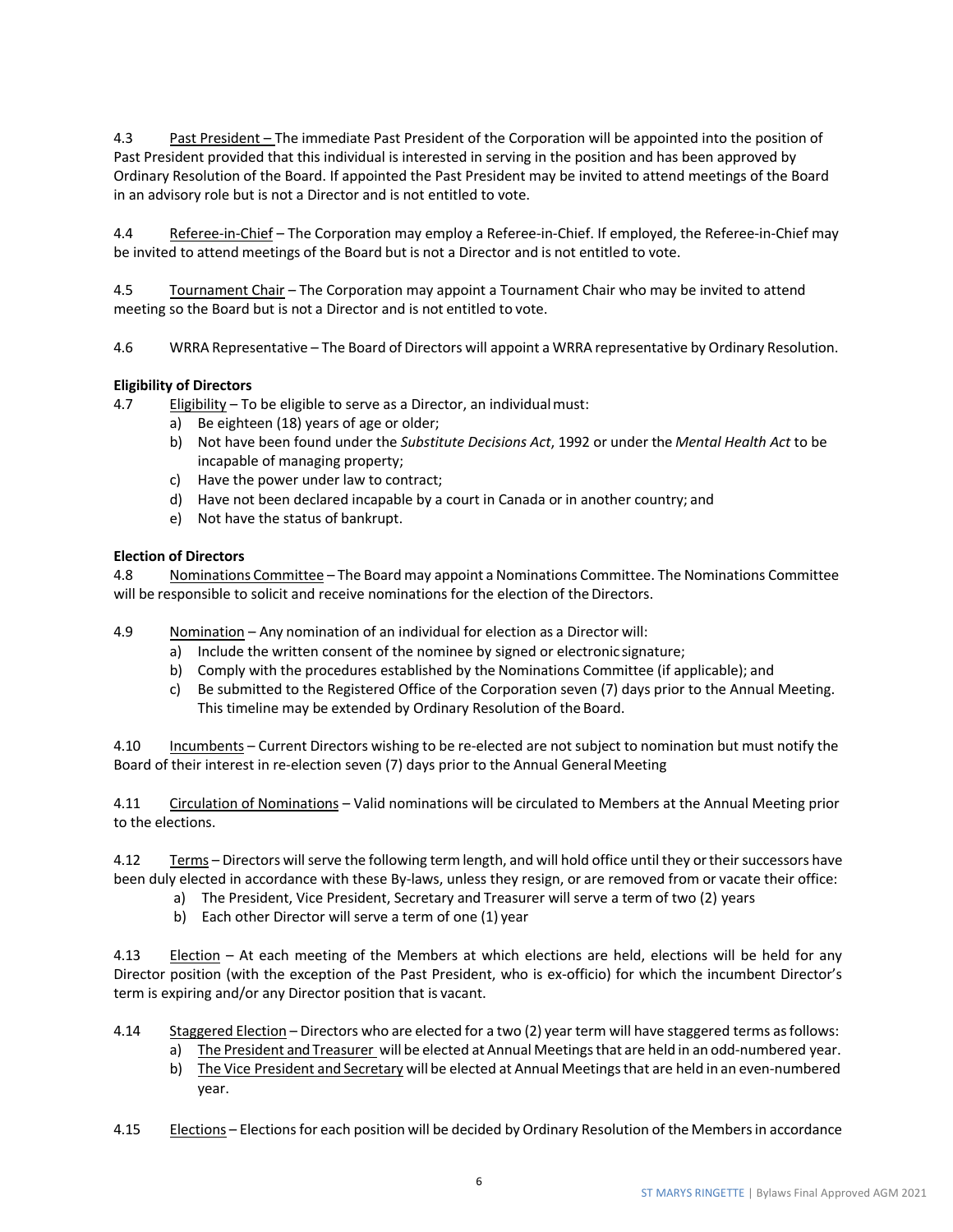with the following:

- a) One Valid Nomination Winner elected by Ordinary Resolution.
- b) Two or More Valid Nominations The nominee(s) receiving the greatest number of votes will be elected. In the case of a tie, the nominee receiving the fewest votes will be deleted from the list of nominees and a second vote will be conducted. If there continues to be a tie and more nominees than positions, the nominee receiving the fewest votes will be deleted from the list of nominees until there remains the appropriate number of nominees for the position(s) or until a winner is declared. If there continues to be a tie then the winner(s) will be declared by Ordinary Resolution of theBoard.

# **Resignation and Removal of Directors**

4.16 Resignation – A Director may resign from the Board at any time by presenting his or her notice of resignation to the Board. This resignation will become effective the date on which the notice is received by the Secretary or at the time specified in the notice, whichever is later. When a Director who is subject to a disciplinary investigation or action of the Corporation resigns, that Director will nonetheless be subject to any sanctions or consequences resulting from the disciplinary investigation or action.

4.17 Vacate Office – The office of any Director will be vacated automatically if:

- a) The Director no longer becomes eligible to serve as a Director;
- b) The Director resigns;
- c) The Director is found to be incapable of managing property by a court or under Ontariolaw;
- d) The Director is found by a court to be of unsound mind;
- e) The Director charged and/or convicted of any criminal offence related to the position;
- f) The Director becomes bankrupt or suspends payment of debts or compounds with creditors or makes an authorized assignment in bankruptcy or is declared insolvent; or
- g) The Director dies.

4.18 Removal – An elected Director may be removed by Ordinary Resolution of the Members at a meeting of the Members provided the Director has been given reasonable written notice of, and the opportunity to be present and to be heard at, such ameeting.

#### **Filling a Vacancy on the Board**

4.19 Vacancy – When the position of a Director becomes vacant for whatever reason and there is still a quorum of Directors, the Board may appoint a qualified individual to fill the position for the remainder of theterm.

#### **Meetings of the Board**

4.20 Call of Meeting – A meeting of the Board will be held at any time and place as determined by the President or by written requisition of at least two (2) Directors.

4.21 Chair – The President will be the Chair of all meetings of the Board unless designated by the President. In the absence of the President, or if the meeting of the Board was not called by the President, the Vice-President (or designate) will be the Chair of the meeting.

4.22 Notice – Written notice, served other than by mail, of meetings of the Board will be given to all Directors at least seven (7) days prior to the scheduled meeting. Notice served by mail will be sent at least fourteen (14) days prior to the meeting. No notice of a meeting of the Board is required if all Directors waive notice, or if those absent consent to the meeting being held in their absence. If a quorum of Directors is present, each newly elected or appointed Board may, without notice, hold its first meeting immediately following the Annual Meeting of the Corporation.

4.23 Board Meeting With New Directors – For a first meeting of the Board held immediately following the of Directors at a meeting of the Members, or for a meeting of the Board at which a Director is appointed to fill a vacancy on the Board, it is not necessary to give notice of the meeting to the newly elected or appointed Director(s).

4.24 Number of Meetings – The Board will hold at least four (4) meetings per year.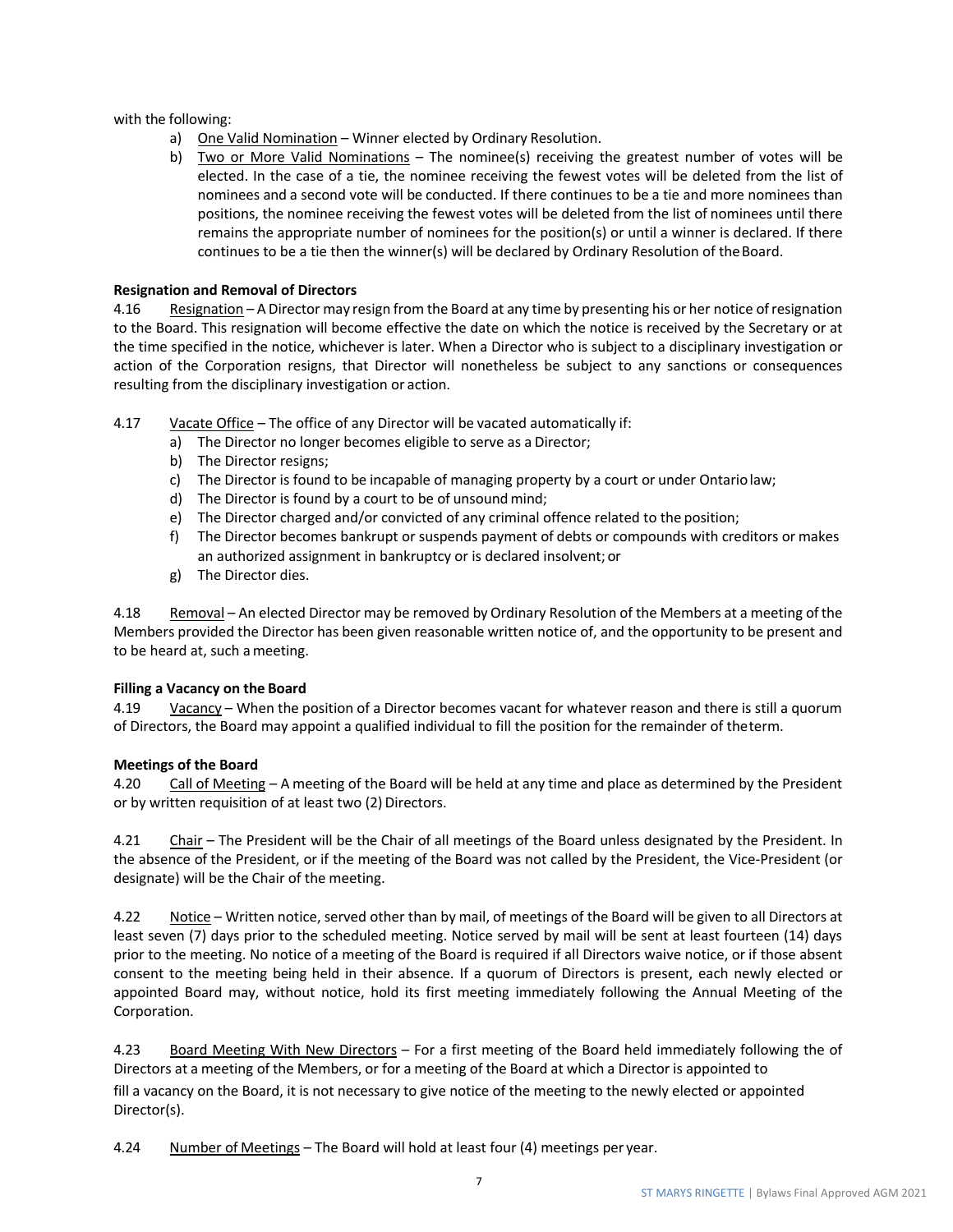4.25 Quorum – At any meeting of the Board, quorum will be a majority of Directors.

4.26 Voting – Each Director is entitled to one vote. Voting will be by a show of hands, written, or orally unless a majority of Directors present request a secret ballot. Resolutions will be passed by OrdinaryResolution.

4.27 No Alternate Directors – No person shall act for an absent Director at a meeting of the Board.

4.28 Written Resolutions – A resolution in writing signed by all the Directors is as valid as if it had been passed at a meeting of the Board.

4.29 Closed Meetings – Meetings of the Board will be closed to Members and the public except by invitation of the Board.

4.30 Meetings by Telecommunications - A meeting of the Board may be held by telephone conference call or by means of other telecommunications technology. Directors who participate in a meeting by telecommunications technology are considered to have attended the meeting.

# **Duties of Directors**

- 4.31 Standard of Care Every Director will:
	- a) Act honestly and in good faith with a view to the best interests of the Corporation; and
	- b) Exercise the care, diligence and skill that a reasonably prudent person would exercise in comparable circumstances.

#### **Powers of the Board**

4.32 Powers of the Corporation – Except as otherwise provided in the Act or these By-laws, the Board has the powers of the Corporation and may delegate any of its powers, duties, and functions.

- 4.33 Empowered The Board is empowered, including but not limited to:
	- a) Make policies and procedures or manage the affairs of the Corporation in accordance with the Act and these By-laws;
	- b) Make policies and procedures relating to the discipline of Members, and have the authority to discipline Members in accordance with such policies and procedures;
	- c) Make policies and procedures relating to the management of disputes within the Corporation and deal with disputes in accordance with such policies and procedures;
	- d) Employ or engage under contract such persons as it deems necessary to carry out the work of the Corporation;
	- e) Determine registration procedures, determine membership dues, and determine other registration requirements;
	- f) Enable the Corporation to receive donations and benefitsfor the purpose of furthering the objects and purposes of the Corporation;
	- g) Make expenditures for the purpose of furthering the objects and purposes of the Corporation;
	- h) Borrow money upon the credit of the Corporation as it deems necessary in accordance with these Bylaws; and
	- i) Perform any other duties from time to time as may be in the best interests of the Corporation.

# **ARTICLE V - OFFICERS**

5.1 Composition – The Officers will be comprised of the President, Vice President, Secretary, andTreasurer.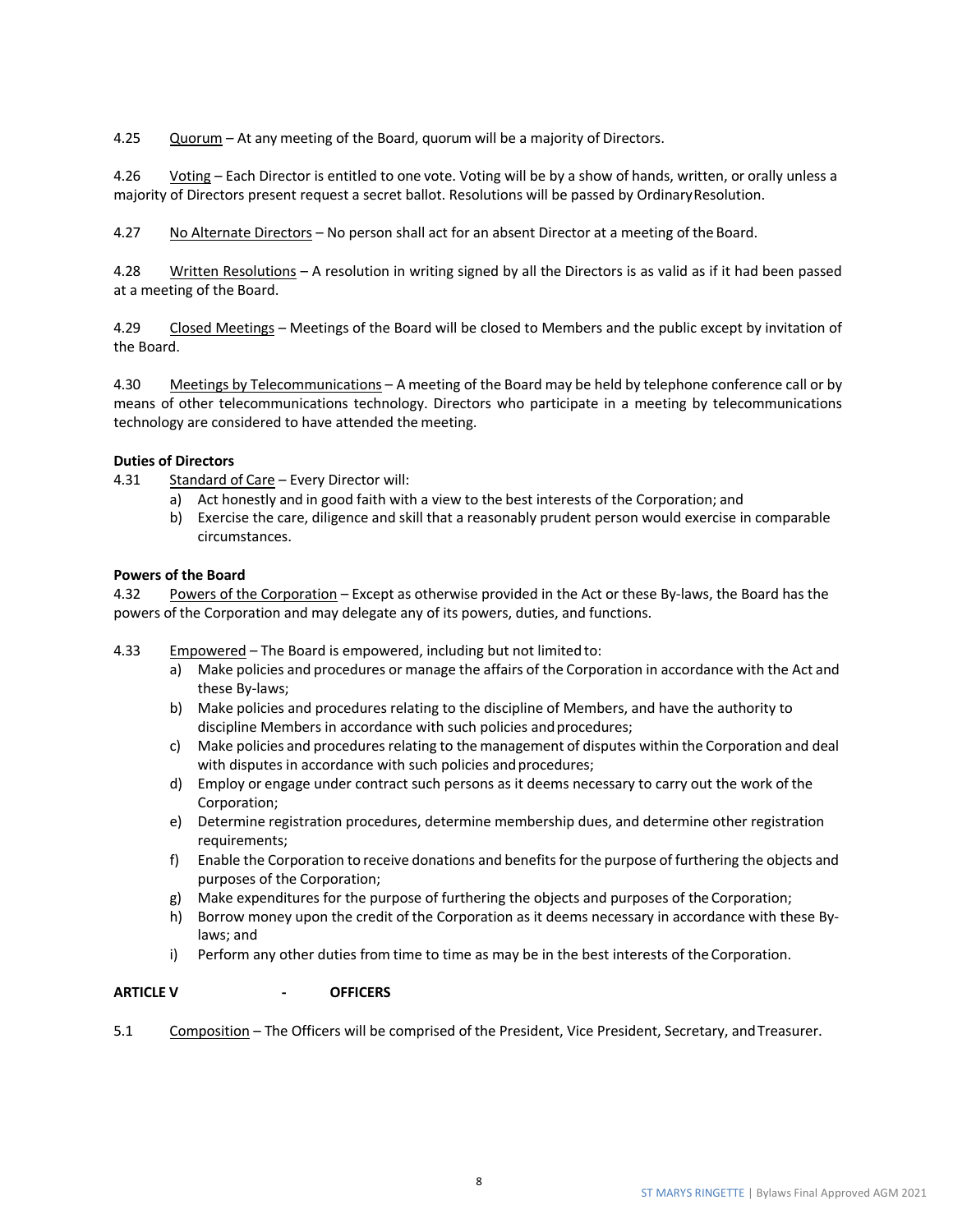5.2 Term – The term of the Officers will be two (2) years or until they or their successors are elected or appointed.

- 5.3 Duties The duties of Officers are as follows:
	- a) The President will be the chair of the Board, will preside at the Annual and Special Meetings of the Corporation and at meetings of the Board unless otherwise designated, will be the official spokesperson of the Corporation, and will perform such other duties as may from time to time be established by the Board.
	- b) The Vice President will, in the absence or disability of the President, perform the duties and exercise the powers of the President, and will perform such other duties as may from time to time be established by the Board.
	- c) The Secretary will be responsible for the documentation of all amendments to the Corporation's Bylaws, will ensure that all official documents and records of the Corporation are properly kept, cause to be recorded the minutes of all meetings, will prepare and submit to each meeting of the Members and other meetings a report of all activities since the previous meeting of the Members or other meetings, will give due notice to all Members of the meeting of the Members of the Corporation, and will perform such other duties as may from time to time be established by the Board.
	- d) The Treasurer will, subject to the powers and duties of the Board, keep proper accounting records as required by the Act, will cause to be deposited all monies received by the Corporation in the Corporation's bank account, will supervise the management and the disbursement of funds of the Corporation, when required will provide the Board with an account of financial transactions and the financial position of the Corporation, will prepare annual budgets, will oversee and supervise office staff, and will perform such other duties as may from time to time be established by the Board.

5.4 Delegation of Duties – At the discretion of the Officer and with approval by Ordinary Resolution of the Board, any Officer may delegate any duties of that office to appropriate staff or committee of the Corporation, or to another Director.

5.5 Removal – AnOfficer may be removed by Ordinary Resolution at a meeting of the Board or of the Members, provided the Officer has been given notice of and the opportunity to be present and to be heard at the meeting where such Ordinary Resolution is put to a vote. If the Officer is removed by the Members, his or her position as a Director will automatically and simultaneously be terminated.

5.6 Vacancy – Where the position of an Officer, excluding the President, becomes vacant for whatever reason and there is still a quorum of Directors, the Board may, by Ordinary Resolution, appoint a qualified individual to fill the vacancy for the remainder of the vacant position's term of office. If the President position becomes vacant, the Vice-President shall become President and the Board may appoint a replacement for the position of Vice-President from among the Directors.

5.7 Other Officers – The Board may determine other Officer positions and appoint individuals to fill those positions. Other Officers need not be Directors.

# **ARTICLE VI - COMMITTEES**

#### **Committees**

6.1 Appointment of Committees – The Board may appoint such committees as it deems necessary for managing the affairs of the Corporation and may appoint members of committees or provide for the election of members of committees, may prescribe the duties and terms of reference of committees, and may delegate to any Committee any of its powers, duties, and functions.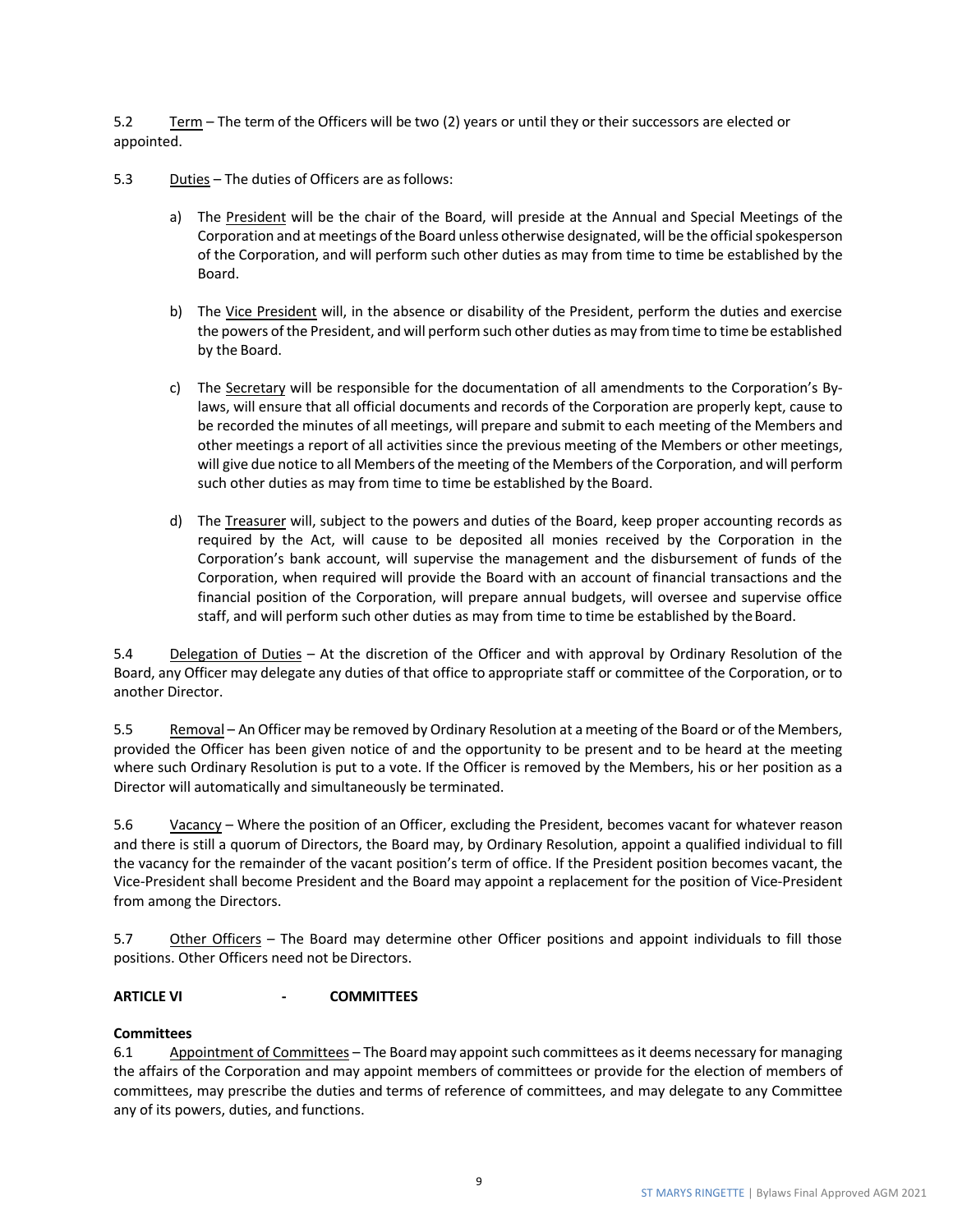6.2 Vacancy – When a vacancy occurs on any Committee, the Board may appoint a qualified individual to fill the vacancy for the remainder of the Committee's term.

6.3 President Ex-officio – The President will be an ex-officio and non-voting member of all Committees of the Corporation.

6.4 Removal – The Board may remove any member of any Committee.

6.5 Debts – No Committee will have the authority to incur debts in the name of theCorporation.

# **ARTICLE VII - FINANCE AND MANAGEMENT**

7.1 Fiscal Year – Unless otherwise determined by the Board, the fiscal year of the Corporation will be August  $1^{st}$ to July  $31<sup>st</sup>$ .

7.2 Bank – The banking business of the Corporation will be conducted at such financial institution as the Board may determine.

7.3 Auditors – At each Annual Meeting the Members may appoint an auditor to audit or conduct a review engagement of the books, accounts and records of the Corporation in accordance with the Act. The auditor will hold office until the next Annual Meeting. The auditor will not be an employee, Officer, or Director of the Corporation and must be permitted to conduct an audit or review engagement of the Corporation under the *Public Accounting Act*, 2004, as amended.

7.4 Annual Financial Statements – The Directors will approve financial statements (evidenced by signature of one or more Directors) of the Corporation of the last fiscal year of the Corporation but not more than six (6) months before the Annual Meeting and present the approved financial statements before the Members at every Annual Meeting. A copy of the Annual Financial Statements will be provided to any Member requesting a copy of the Financial Statements not less than seven (7) days before the Annual Meeting. The Financial Statements will include:

- a) The financial statements;
- b) The auditor's report or review engagement (if any); and
- c) Any further information respecting the financial position of the Corporation.

7.5 Books and Records – The necessary books and records of the Corporation required by these By-laws or by applicable law will be necessarily and properly kept. The books and records include, but are not limited to:

- a) The Corporation's articles and By-laws;
- b) The minutes of meetings of the Members and of any committee of Members;
- c) The resolutions of the Members and of any committee of Members;
- d) The minutes of meetings of the Directors or any committee of Directors;
- e) The resolutions of the Directors and of any committee of Directors;
- f) A register of Directors;
- g) A register of Officers;
- h) A register of Members; and
- i) Account records adequate to enable the Directors to ascertain the financial position of the Corporation on a quarterly basis.

7.6 Signing Authority – Contracts, agreements, deeds, leases, mortgages, charges, conveyances, transfers and assignments of property, leases and discharges for the payment of money or other obligations, conveyances, transfers and assignments of shares, stocks, bonds, debentures, or other securities, agencies, powers of attorney, instruments of proxy, voting certificates, returns, documents, reports, or any other instruments in writing to be executed by the Corporation will be executed by at least one (1) Officer or other individual, as designated by the Board. In addition, the Board may direct a manner in which the person or persons by whom any particular instrument or class of instruments may or will be signed.

7.7 High Value Contracts – All financial instruments and contracts with a value larger than \$10,000 must be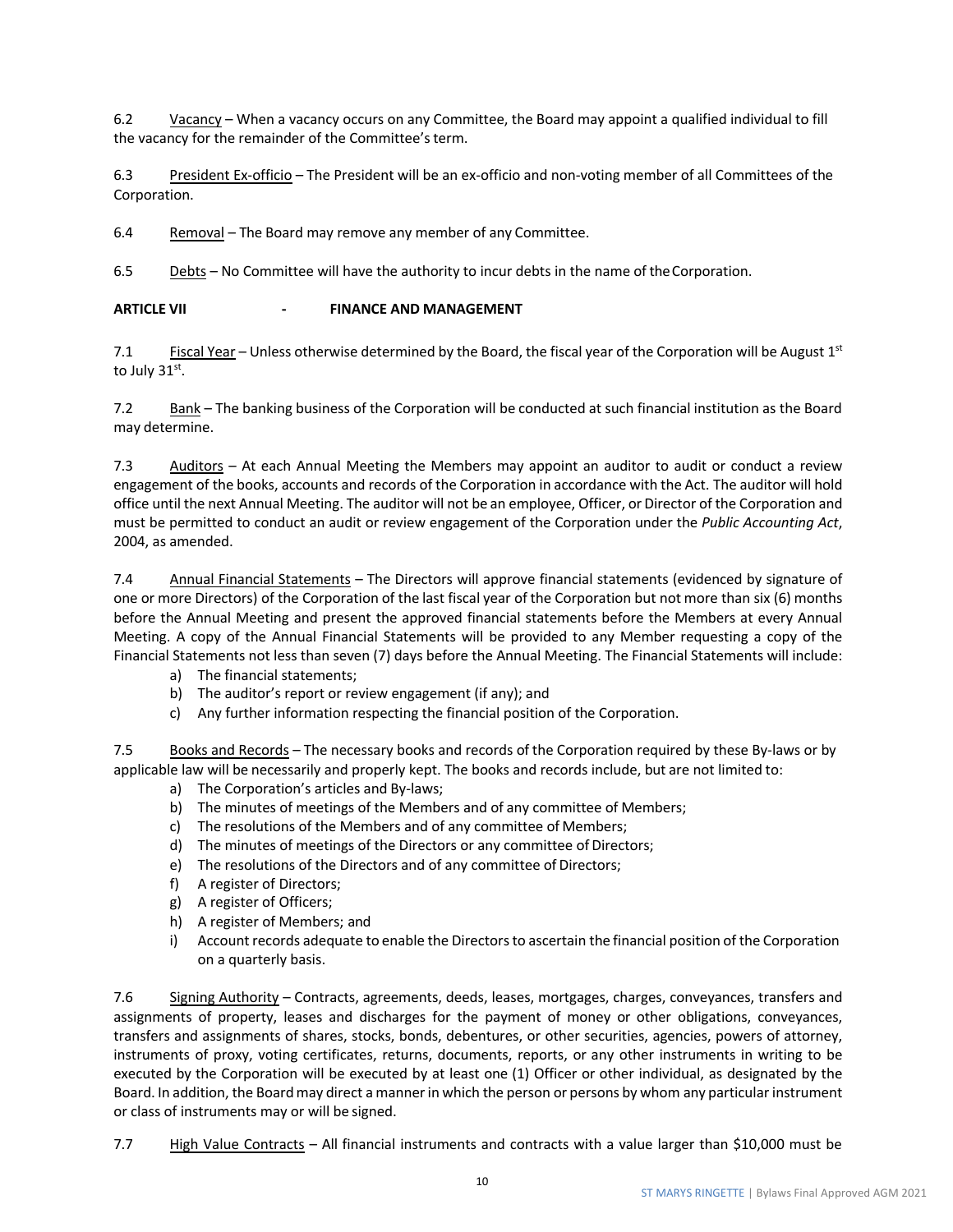signed by two (2) Officers or other individuals as designated by the Board that hold the signing authority of the Corporation.

7.8 Property – The Corporation may acquire, lease, sell, or otherwise dispose of securities, lands, buildings, or other property, or any right or interest therein, for such consideration and upon such terms and conditions as the Board may determine.

7.9 Borrowing – The Corporation may borrow funds under such terms and conditions as the Board may determine, as permitted by the Act.

7.10 Borrowing Restriction – The Members may, by Special Resolution, restrict the borrowing powers of the Board but a restriction so imposed expires at the next AnnualMeeting.

#### **Remuneration**

7.11 No Remuneration – All Directors, Officers and members of Committees will serve their term of office without remuneration (unless approved at a meeting of Members) except for reimbursement of expenses as approved by the Board. This section does not preclude a Director or member of a Committee from providing goods or services to the Corporation under contract or for purchase. Any Director or member of a Committee will disclose the conflict/potential conflict in accordance with these By-laws.

#### **Conflict of Interest**

7.12 Conflict of Interest – A Director, Officer or member of a Committee who has an interest, or who may be perceived as having an interest, in a proposed contract or transaction with the Corporation will disclose fully and promptly the nature and extent of such interest to the Board or Committee, as the case may be, will refrain from voting or speaking in debate on such contract or transaction, will refrain from influencing the decision on such contract or transaction, and will otherwise comply with the requirements of the Act regarding conflict ofinterest.

#### **ARTICLE VIII - AMENDMENT OF BY-LAWS**

8.1 Voting – These By-laws may only be amended, revised, repealed, or added to by a Special Resolution of the voting Members present at a meeting duly called to amend, revise, or repeal these Bylaws. Upon affirmative vote, any amendments, revisions, addition, or deletions will be effective immediately.

#### **ARTICLE IX - NOTICE**

9.1 Written Notice – In these By-laws, written notice will mean notice which is hand-delivered or provided by mail, fax, electronic mail or courier to the address of record of the individual, Director, Officer, or Member, as applicable.

9.2 Date of Notice – Date of notice will be the date on which receipt of the notice is confirmed verbally where the notice is hand-delivered, electronically where the notice is faxed or emailed, or in writing where the notice is couriered, or in the case of notice that is provided by mail, five (5) days after the date the mail ispost-marked

9.3 Error in Notice – The accidental omission to give notice of a meeting of the Board or of the Members, the failure of any Director or Member to receive notice, or an error in any notice which does not affect its substance will not invalidate any action taken at the meeting.

#### **ARTICLE X - DISSOLUTION**

10.1 Dissolution – The Corporation may be dissolved in accordance with the Act and its assets will be distributed to an organization with similar objectives as determined by the Board of Directors.

#### **ARTICLE XI - INDEMNIFICATION**

11.1 Will Indemnify – The Corporation will indemnify and hold harmless out of the funds of the Corporation each